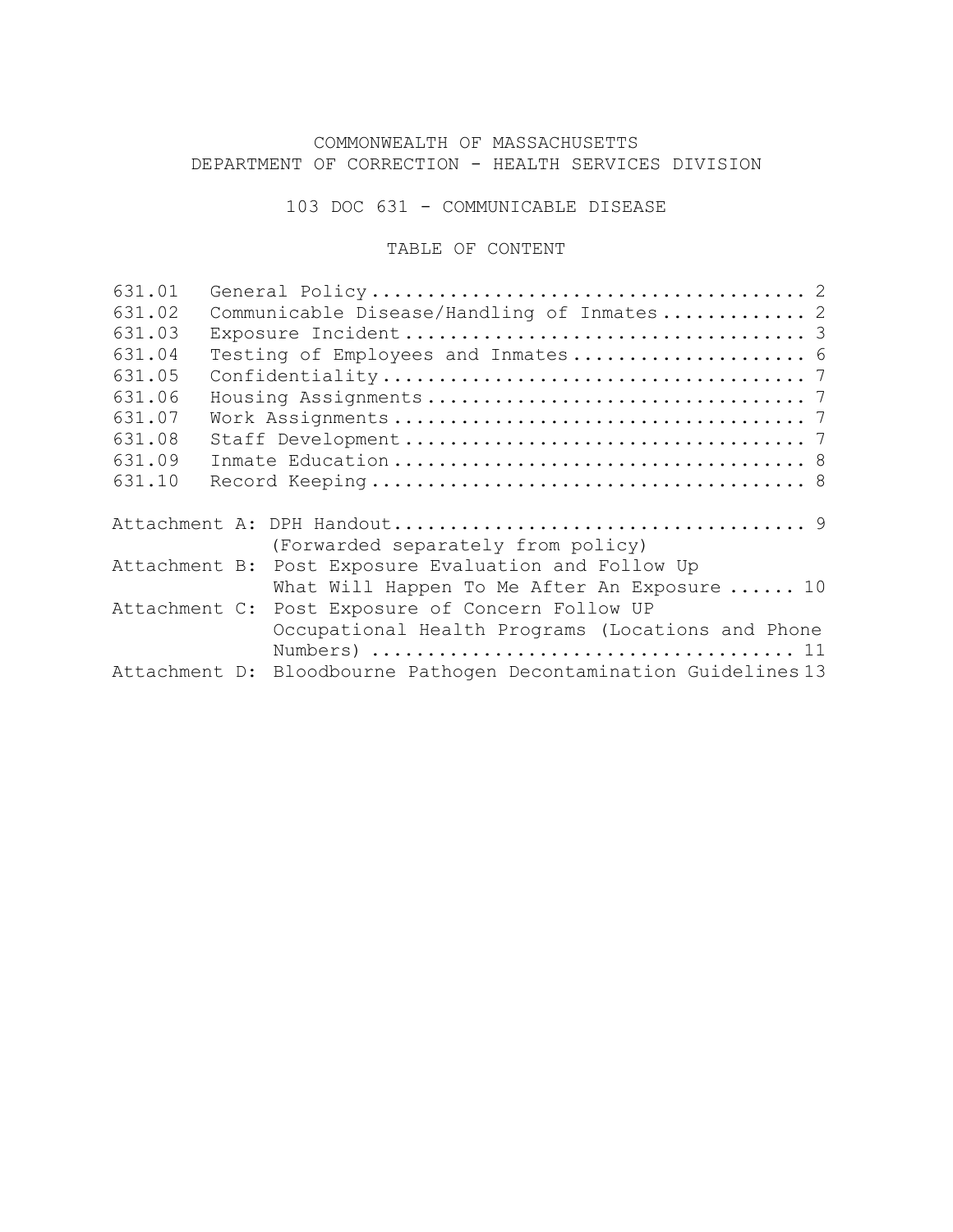| MASSACHUSETTS DEPARTMENT OF<br>'I CORRECTION | DIVISION: HEALTH SERVICES |
|----------------------------------------------|---------------------------|
| I TITLE: COMMUNICABLE DISEASE                | NUMBER: 103 DOC 631       |

**PURPOSE:** The purpose is to establish Department policy regarding communicable diseases and exposures of concern.

**REFERENCES**: MGL c124,  $\frac{1}{2}$  (a), (b), (q); and MGL c127,  $\frac{1}{2}$  33; MGL c 111, §111C ACA Standard: 3-4363,3-4365,3-4366,3-4377 NCCHC Standard: P-08, P-14, P-20, P-22, P-46, P-62

**APPLICABILITY:** Staff **PUBLIC ACCESS:** Yes

**LOCATION:** DOC Central Policy File Facility Policy File Health Services Division Policy File Inmate Library

**RESPONSIBLE STAFF FOR IMPLEMENTATION AND MONITORING OF POLICY:** Director of Health Services Superintendents

**PROMULGATION DATE:** 03/03/2005 **EFFECTIVE DATE:** 04/03/2005

**CANCELLATION:** This policy cancels all previous Department policy statements, bulletins, directives, orders, notices, rules, and regulations regarding communicable disease which are inconsistent with this policy.

**SEVERABILITY CLAUSE:** If any part of this policy is for any reason held to be in excess of the authority of the Commissioner, such decision will not affect any other part of this policy.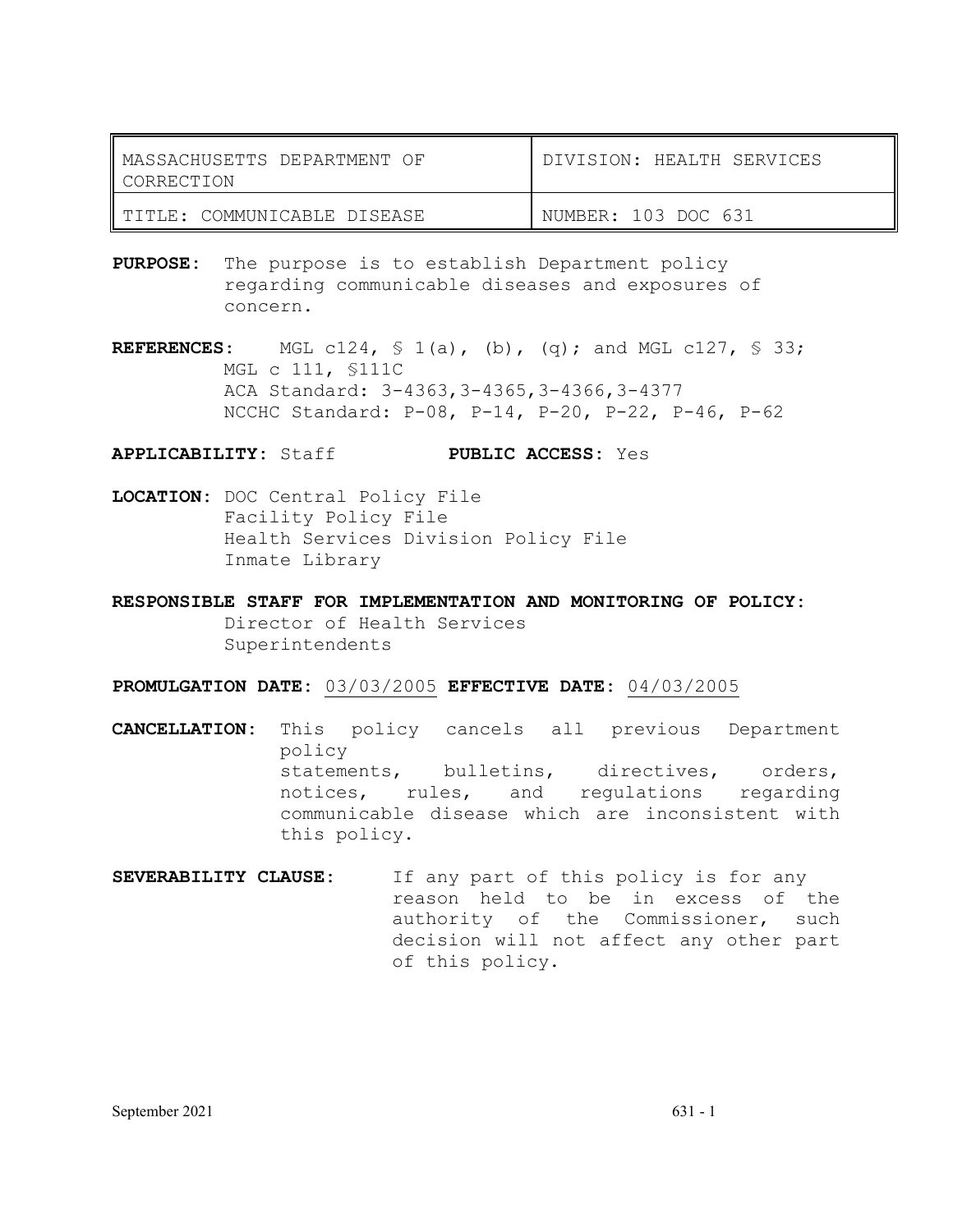# 631.01 General Policy

It is the purpose of the Department of Correction (DOC) to establish written policies and procedures for the prevention and control of infection.

- 1. Through the contractual provider, the Director of Health Services shall ensure that all inmates receive screening and treatment for specific communicable diseases, including isolation if medically indicated.
- 2. Staff shall be instructed through written policies and procedures on specific techniques for the care and treatment of these inmates and the proper handling and/or disposal of infectious materials. All staff and inmates will receive education regarding communicable diseases, as appropriate.
- 3. The contractual medical provider will process all<br>reusable patient care items according to reusable patient care items according to guidelines in their infection control manual to insure proper disinfection or sterilization.

# 631.02 Communicable Diseases/Handling of Inmates

Communicable diseases, dangerous to the public health, are:

- a. airborne diseases: infectious tuberculosis, measles, mumps, rubella, and chicken pox;
- b. blood borne diseases: Hepatitis B and C and HIV; and
- c. uncommon or rare diseases: diphtheria, meningococcal disease, plague, hemorrhagic fevers, viruses yet to be identified and rabies.
- 1. Transmission of infectious diseases dangerous to the public health on the job is a rare occurrence, however, the potential for exposure incident to communicable diseases by DOC personnel is always present. It is for this reason that we practice **standard** precautions, which are to be taken at all times.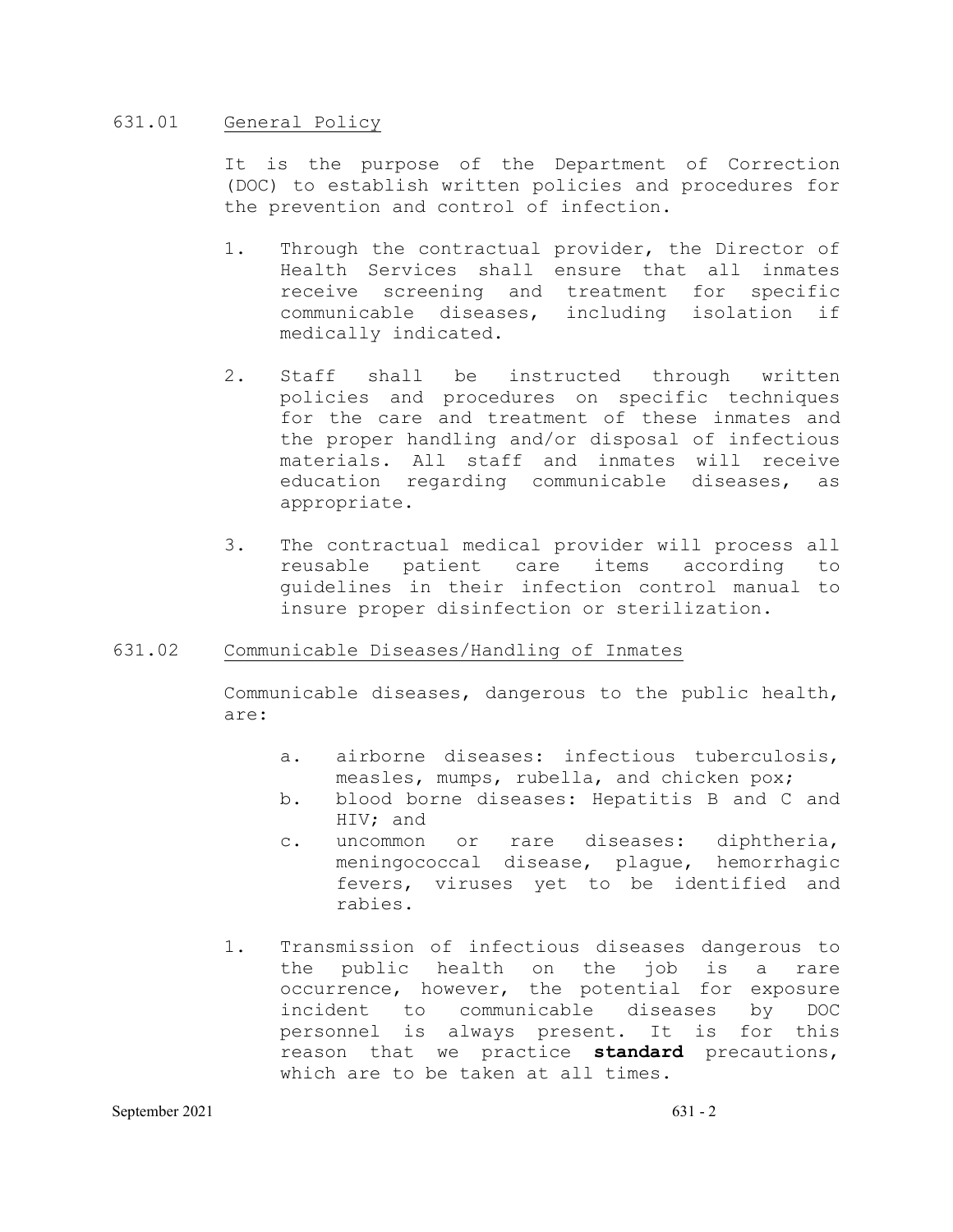- 2. When an inmate is suspected of having a communicable disease, all staff having direct contact with the inmate should be notified of any specific precautions necessary.
- 3**.** All inmates with communicable diseases shall be handled with proper medical procedure and with precautions as specified in the Department of Public Health (DPH) Fact Sheets (see Attachment A) or as clinically indicated.
- 4**.** Inmates with suspected communicable disease capable of being transmitted by casual contact<br>shall not be transported with other inmates shall not be transported with other unless medically indicated.
- 5**.** Within the framework of this policy, communicable disease procedures, and in conference with the Director of Health Services; Superintendents shall determine the necessity for and make available for use personal protective equipment (PPE).

### 631.03 Exposure Incident

An exposure incident means a specific eye, mouth or other mucous membrane, non-intact skin, or parenteral contact with blood or other potentially infectious materials that results from the performance of an employee's duties.

1. Staff involved in exposure incidences, during the performance of their duties, shall document the exposure incident by filing an incident report with his/her Superintendent. At facilities fully utilizing IMS, the incident report shall be entered into the database utilizing the codes "Exposure of Concern". A description of injuries sustained and treatment rendered will be noted in the incident report. Additionally, all witnesses to the exposure incident must file incident reports with the Superintendent.

The Superintendent or designee will report the exposure to and forward a copy of the incident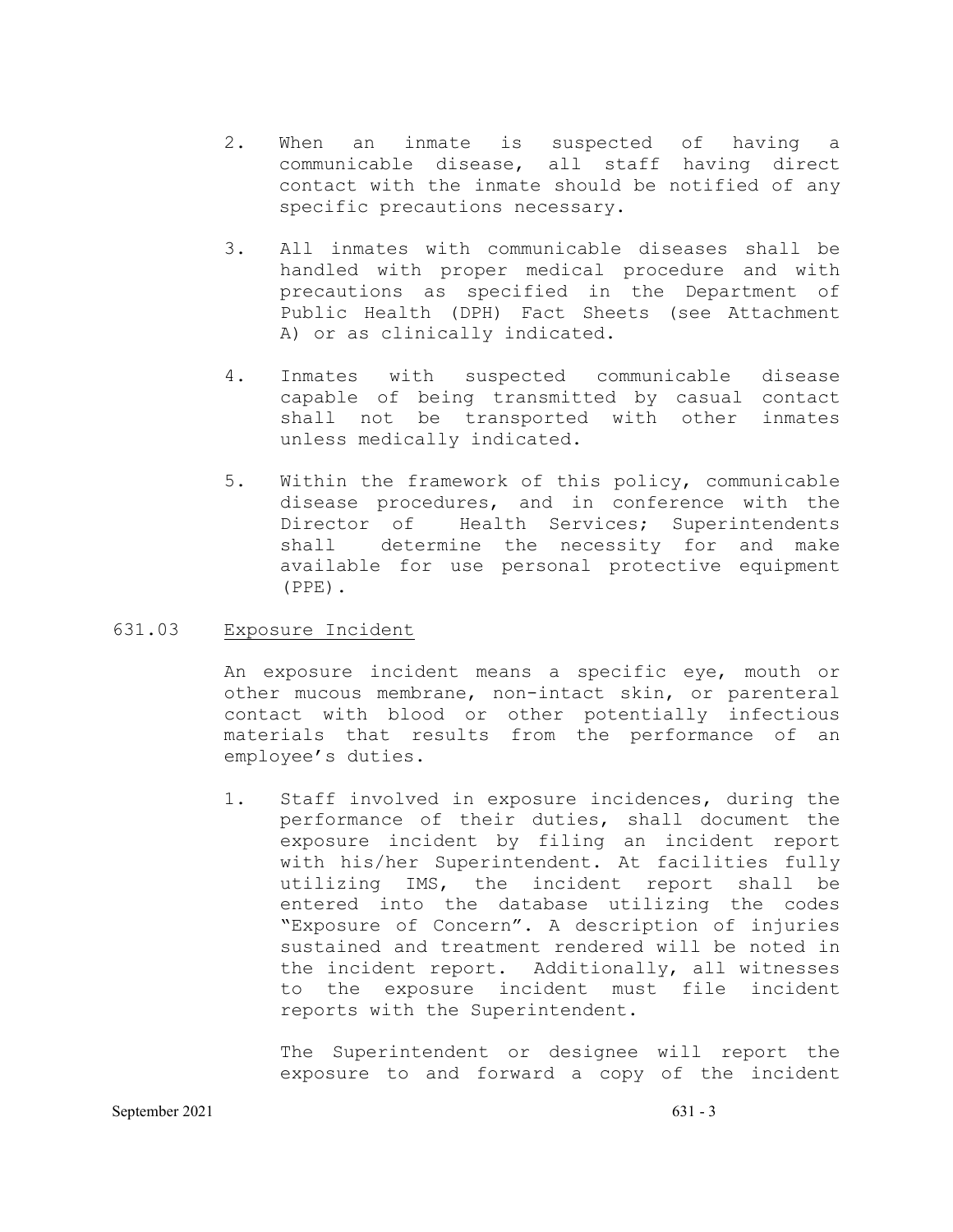reports to the Director of Health Services. During non-business hours, exposure incidents are to be reported to the Health Services Duty Officer (HSDO).

2. All staff involved in an exposure incident in the course of the performance of their job duties, shall be provided with emergency first aid treatment by on site contractual medical staff and/or shall be released from duty to an outside facility. If follow up medical care is indicated, it shall be provided by the employee's health care provider $(-, a$  local emergency room or a nearby Occupational Health Program (OHP) Clinic.) Industrial accident claims will be filed in accordance with established policy.

In addition, any staff involved in an exposure incident is to have access to the facility infection control nurse for counseling.

3. When an exposure incident, capable of transmitting an infectious disease dangerous to the public health occurs, relevant clinical information will be provided to the health care provider of the person sustaining the exposure incident as soon as possible after the occurrence of the exposure.

This information will be communicated physician to physician, with the source contact's consent and without disclosing the identity of the source contact. Medical information about the source contact is strictly confidential and, even if known or suspected, further disclosures are prohibited and are a violation of M.G.L. c.111 §.70E (b).

4. If, in the course of subsequent follow-up care, the employee's health care provider judges that<br>the exposure incident was significant and exposure incident was significant and knowledge of the infectious disease status of the clinical source is required, the employee's health care provider may contact the Director of Health Services. Upon receiving this request for information, the director will notify the

September 2021 631 - 4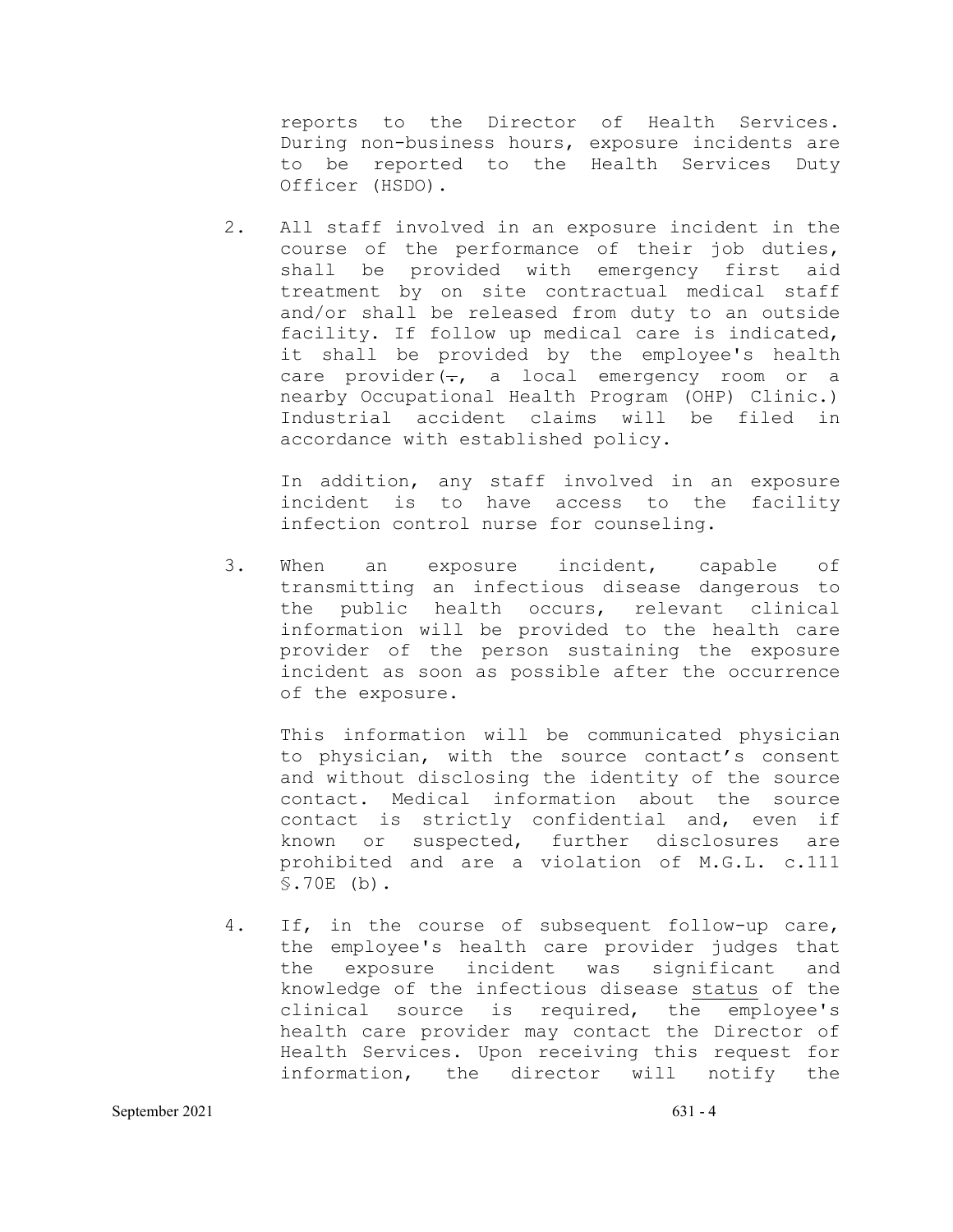contractual medical director, who will then contact the employee's health care provider. During non-business hours, requests for information will be made to the HSDO, who will in turn notify the contractual medical director.

- a. In the event that relevant communicable disease information is available to the<br>contractual medical director, the contractual medical director, the information will be communicated to the employee's health care provider by the contractual medical director as outlined in 631.03 § 3 above. The contractual medical director will document steps taken (i.e., telephone conversations, staff contacted, etc.) in a report to the Director of Health Services.
- b. (1) Should communicable disease information on the source contact not be readily available, the source contact will be medically assessed, by contractual health service personal and at the direction of the contractual medical director, to determine the risk for communicable disease. The assessment shall be done as soon as possible following the request by the employee's health care provider. The encounter between medical staff and the source contact will be documented in the medical record.
	- (2) If the assessment suggests the possibility of communicable disease issues, the source contact will be asked to consent to communicable disease testing. HIV testing shall not be performed without the source's consent.
	- (3) Relevant communicable disease information and the results of any laboratory tests performed, as a result of the assessment, will be communicated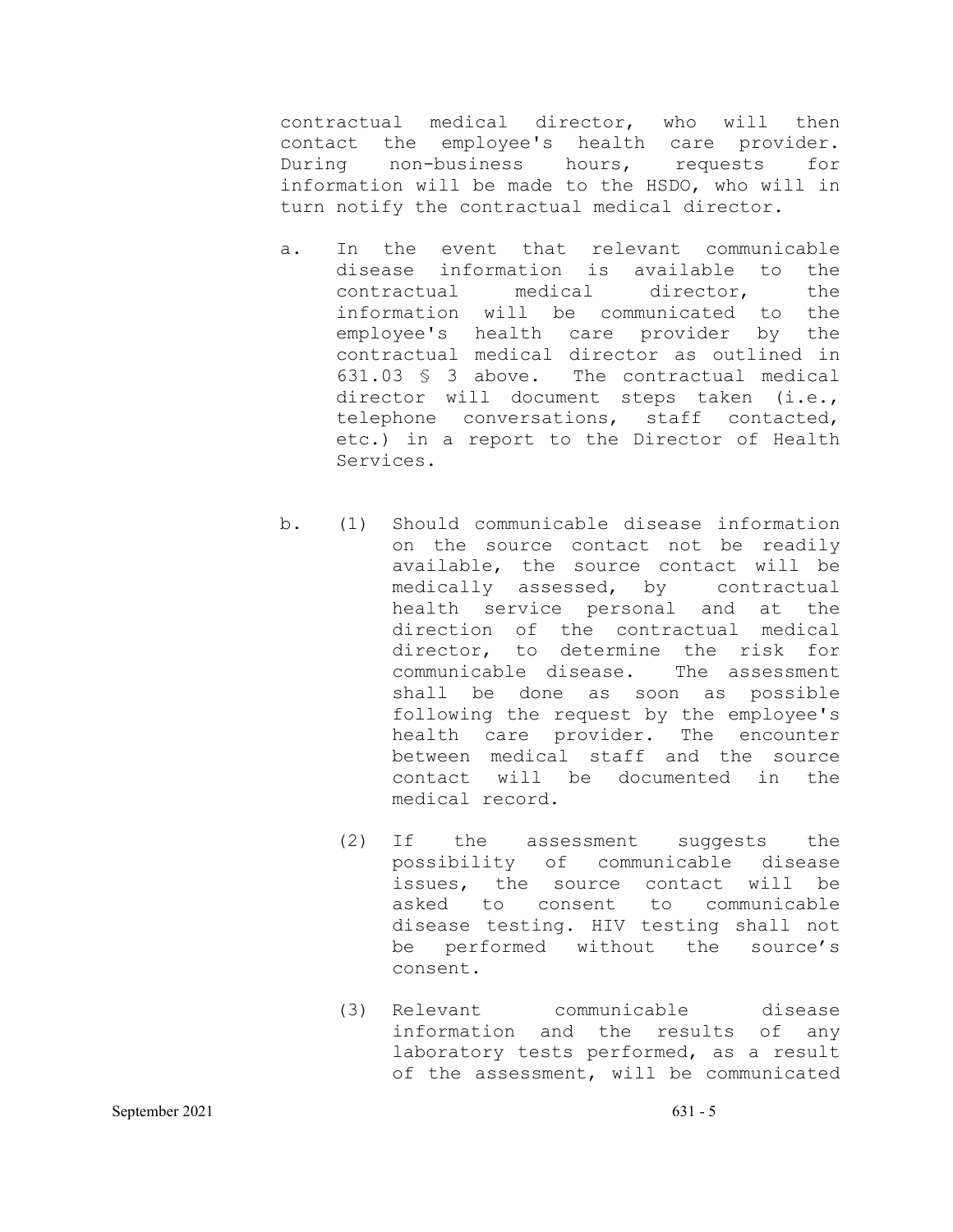to the employee's health care provider by the contractual medical director as outlined in 631.03 § 3 above.

The employee's personal health care provider is responsible for informing the employee of all pertinent clinical data.

5. Employees involved in an exposure incident may be counseled regarding communicable disease issues by the facility infection control nurse, DOC<br>stress program, and/or the health services and/or the health division designated infection control officer.

In addition to these counseling resources, the following organizations provide counseling for communicable diseases in general, and AIDS in particular:

- Center of Disease Control (CDC) AIDS Hotline(English),800-342- AIDS(2437);(Spanish), 800-344-7432;
- Massachusetts Department of Public Health (DPH) Communicable Disease, 617-983-6800; DPH main office 617-983-6200
- MA DPH AIDS Office, 617-983-6560;
- AIDS Information Hotline, 800-590-2437;
- AIDS Action Committee, 800-235- 2331;
- AIDS Project Worcester, 508-755-3773.

### 631.04 Testing of Employees and Inmates

- 1. Inmates shall be tested for communicable diseases as recommended by DPH or as medically indicated by the attending physician. On site HIV testing of inmates will be done by the contractual provider as directed by written policies and procedures developed by the contractual medical provider and approved by the Director of Health Services.
- 2. Employees shall not be normally tested for communicable diseases unless medically indicated. Individual requests for HIV testing as a result of a documented exposure incident shall be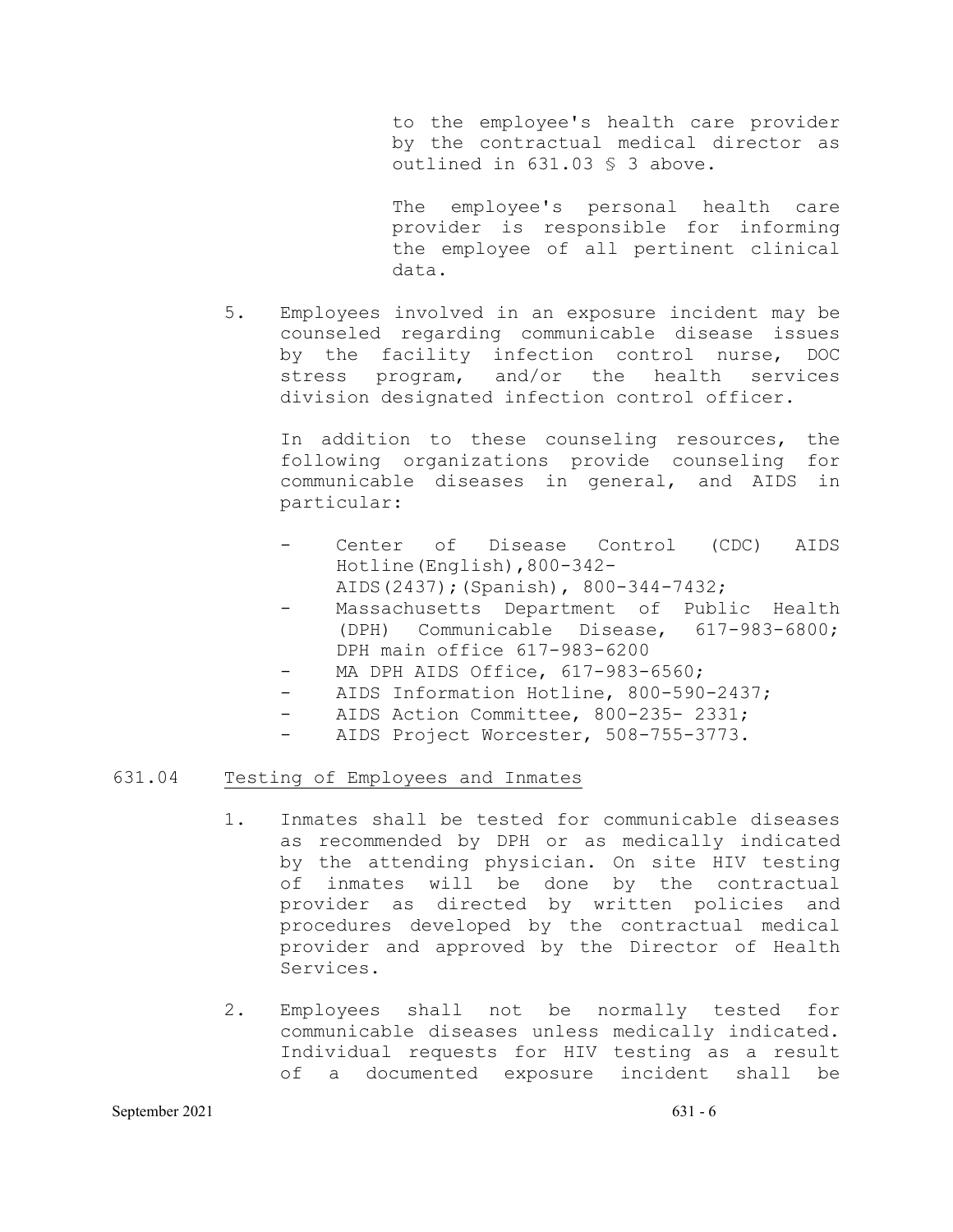accommodated by referral to the individual's personal physician, or by advising them of other alternative testing sites.

# 631.05 Confidentiality

The release of inmate medical records and/or medical information shall be in accordance with 103 DOC 607 Health Records Policy.

# 631.06 Housing Assignments

Inmates shall not be housed in the general population of a facility if the inmate has been diagnosed as<br>having an infectious communicable disease and if having an infectious communicable disease separate housing is medically indicated.

## 631.07 Work Assignments

Inmate work assignments shall be determined according to the provisions of 103 DOC 450, Institution Work<br>Assignments, 103 DOC 620, Special Health Care Assignments, 103 DOC 620, Special Health Care Practices, and 103 DOC 760, Food Services. Inmates diagnosed as having a communicable disease capable of being transmitted by casual contact whether in the infectious or remission stage, shall not be assigned to food services or health services assignments.

# 631.08 Staff Development

- **1.** The Department's health services division, in<br>collaboration with the contractual medical collaboration with the contractual provider and the Department's training manager, shall provide a staff-training program on the subject of communicable diseases. Each employee shall receive this training upon commencement of employment and through on-going in-service training.
- 2. As part of this training, information regarding Hepatitis B vaccine will be provided.

Hepatitis B is a serious disease caused by a virus that attacks the liver. The virus, which is called Hepatitis B Virus (HBV), can cause lifelong infection, cirrhosis (scarring) of the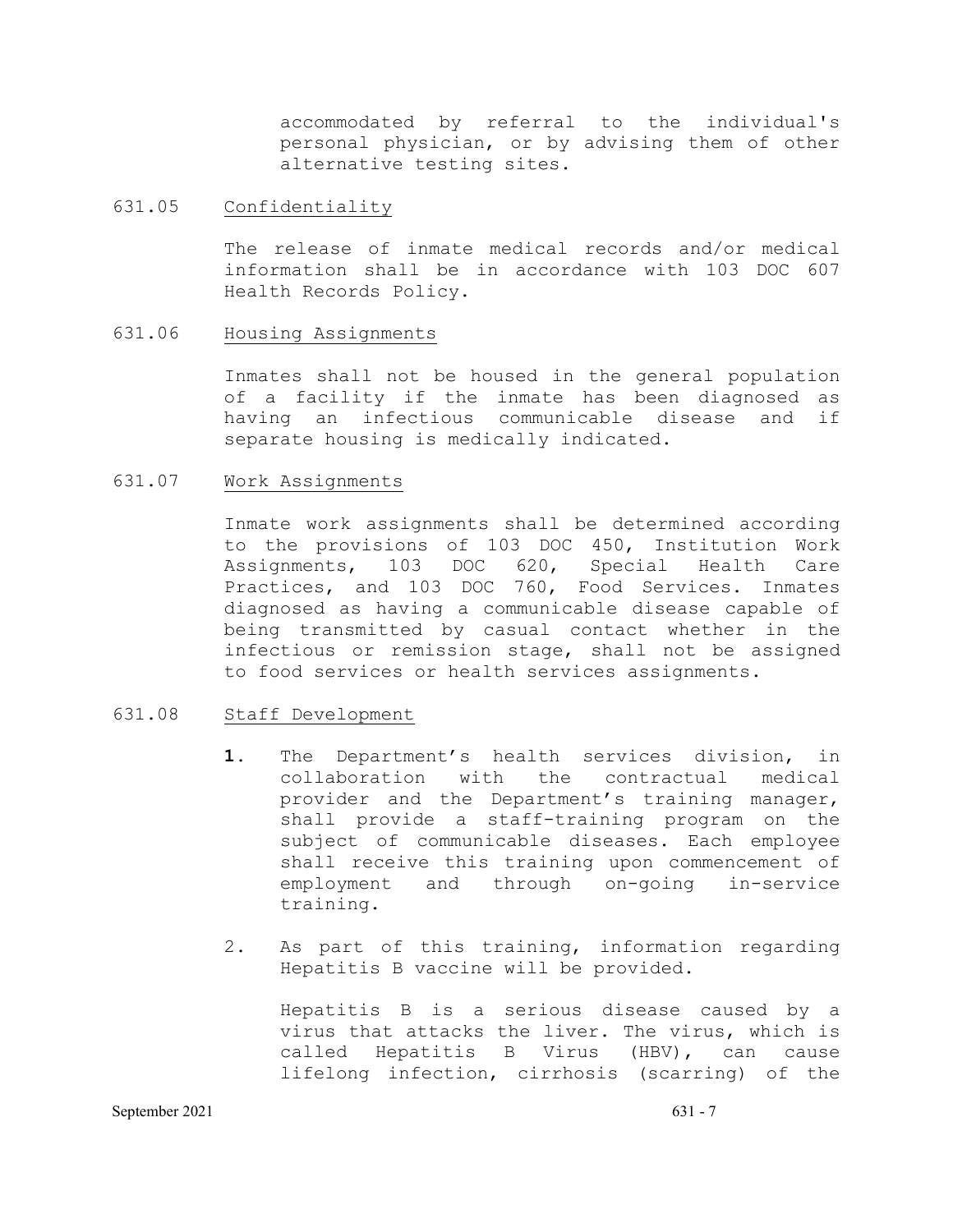liver, liver cancer, liver failure and death. Hepatitis B can affect anyone.

Hepatitis B is preventable, however there is no cure for Hepatitis B. That is why prevention is so important. Hepatitis B vaccine is the best form of protection against HBV. Three doses of the vaccine are needed for complete protection.

All employees will be offered Hepatitis B vaccine at no cost to the employee. Employees may decline the vaccine when offered and may reserve the right to receive the vaccine at a later date if so desired.

631.09 Inmate Education

Inmates shall receive health education as part of their orientation upon admission to any state correctional facility. Additional education and programs shall be developed and implemented by the contractual medical provider as directed by health services.

# 631.10 Record Keeping

- 1. Each Superintendent shall keep a record of all documented exposure incident reports received by his/her office.
- 2. The Director of Health Services, through the contractual provider, shall develop a procedure monitor inmates diagnosed as having a communicable disease.
- 3. The health services division shall, through the contractual medical provider, insure that appropriate medical information regarding an inmate with a communicable disease, or other outstanding health issue which may affect his/her classification, housing or program status is communicated to the Superintendent or designee.
- 4. Employees will sign for receipt of the information packet regarding Hepatitis B disease and vaccine.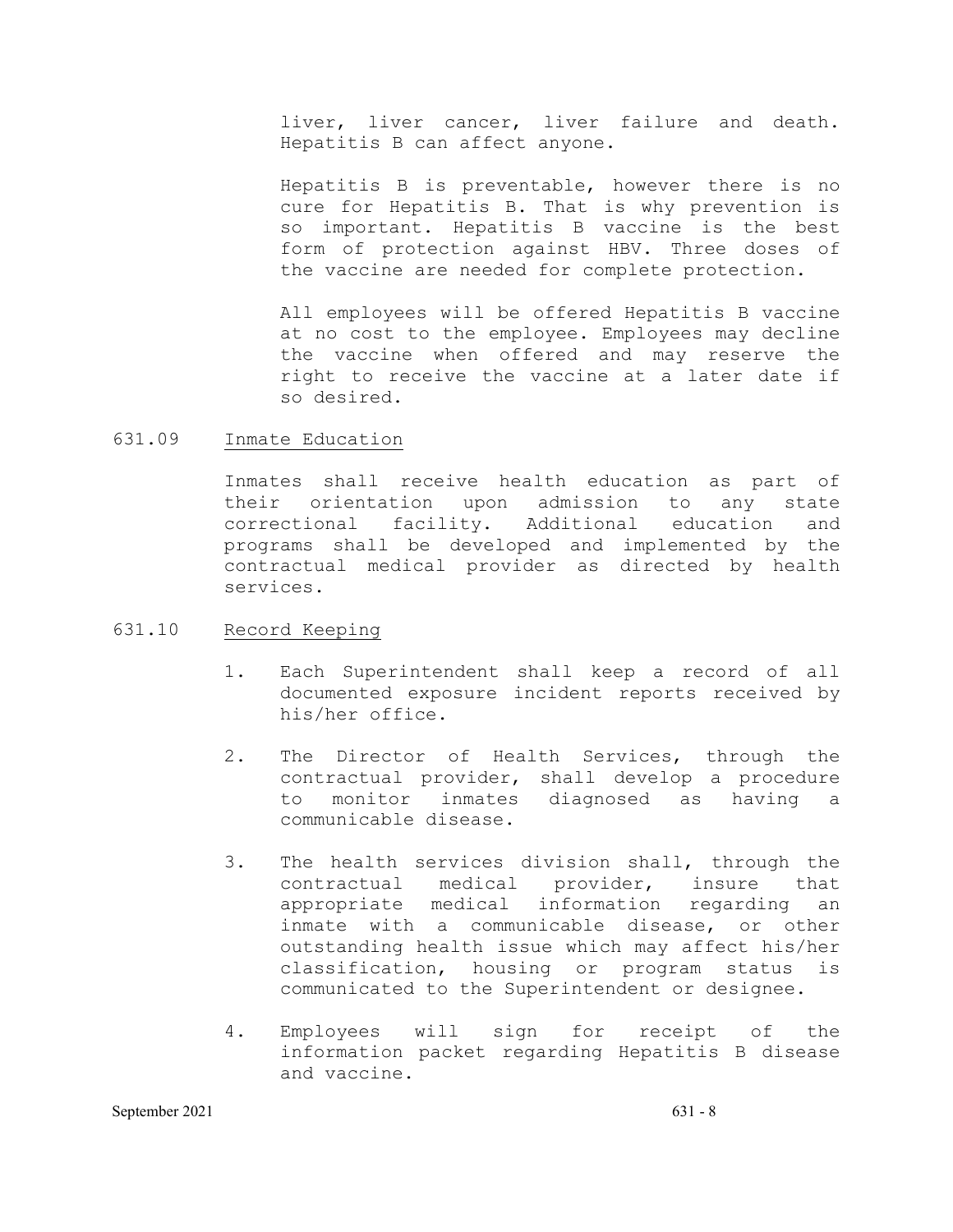Attachment A: DPH Handout has been forwarded to the facility separately from the Policy. Please see the facility Policy Coordinator for copies.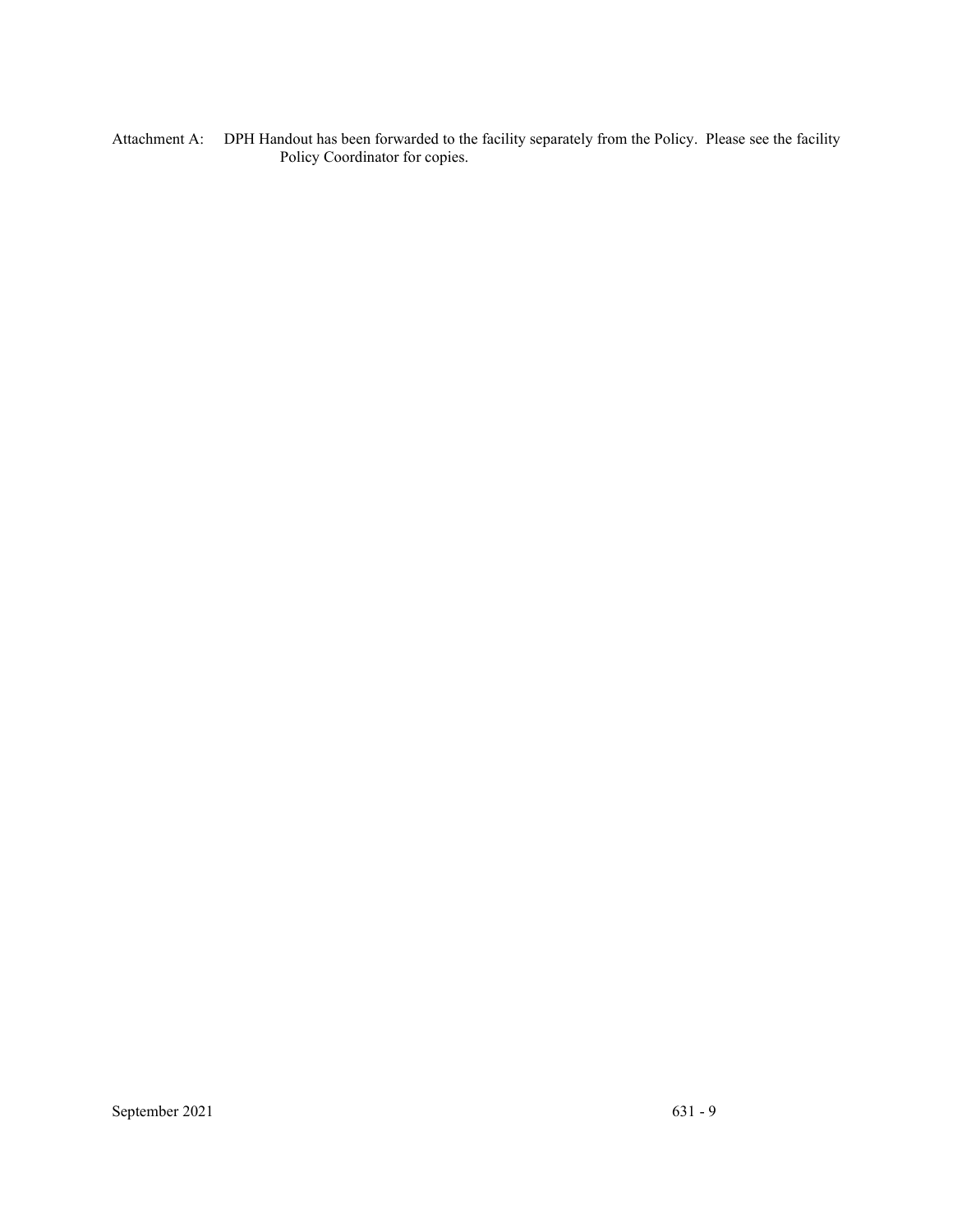What Will Happen to Me After An Exposure?

Treat the site of injury IMMEDIATELY:

- Seek medical attention at the Health Service Unit on site or at a local Emergency Department.
- Exposure through a needle stick or cut: allow to bleed for a few seconds and wash with soap and water;
- Splash of blood or potential infectious material to mucous membranes: rinse with water
- Direct contact of blood or potentially infectious material to non-intact skin: wash with soap and water

Medical personnel to determine type and extent of exposure.

Report incident to DOC Shift Commander.

Medical personnel to acquire source information.

Medical personnel to recommend employee seek MEDICAL EVALUATION with your personal physician or at a nearby hospital:

- You may require further wound care or first aid.
- You may require a Tetanus Toxoid injection, especially if it has been greater than ten years since your last immunization.
- You may have your blood drawn, with your consent, for baseline, HIV/HBV/HCV testing.
- You may be given drug prophylaxis for HIV/HBV/HCV. Drug prophylaxis for HIV, if indicated, should be initiated within 1-2 hours.
- You may require further laboratory testing for the drug prophylaxis (for example, pregnancy testing, blood counts, kidney and liver function tests).
- Your health care provider will explain your plan of care with you.
- Your Provider will acquire source information, if and when available, from the source's Provider. Source Information is always communicated from Provider to Provider, regardless of whether the source is an inmate or an employee.
- If you have difficulty filling a prescription, you can return to your site where a medication starter kit can be given to you. You will still need to fill your original prescription to complete the full course of medications.
- After your initial visit to the Health Care Professional, you may be instructed to report back for follow-up evaluation. The following therapy may be provided:
	- Counseling regarding the results of the blood tests performed on you and on the source of your exposure.
	- Completion of drug prophylaxis when indicated.
	- Counseling regarding decision to continue on HIV drug prophylaxis.
	- Follow-up blood testing. This may include:

```
HIV testing at – 6 weeks, 12 weeks, 6 months and 1 year
HBV testing at -6 months
HCV testing at -6 months
```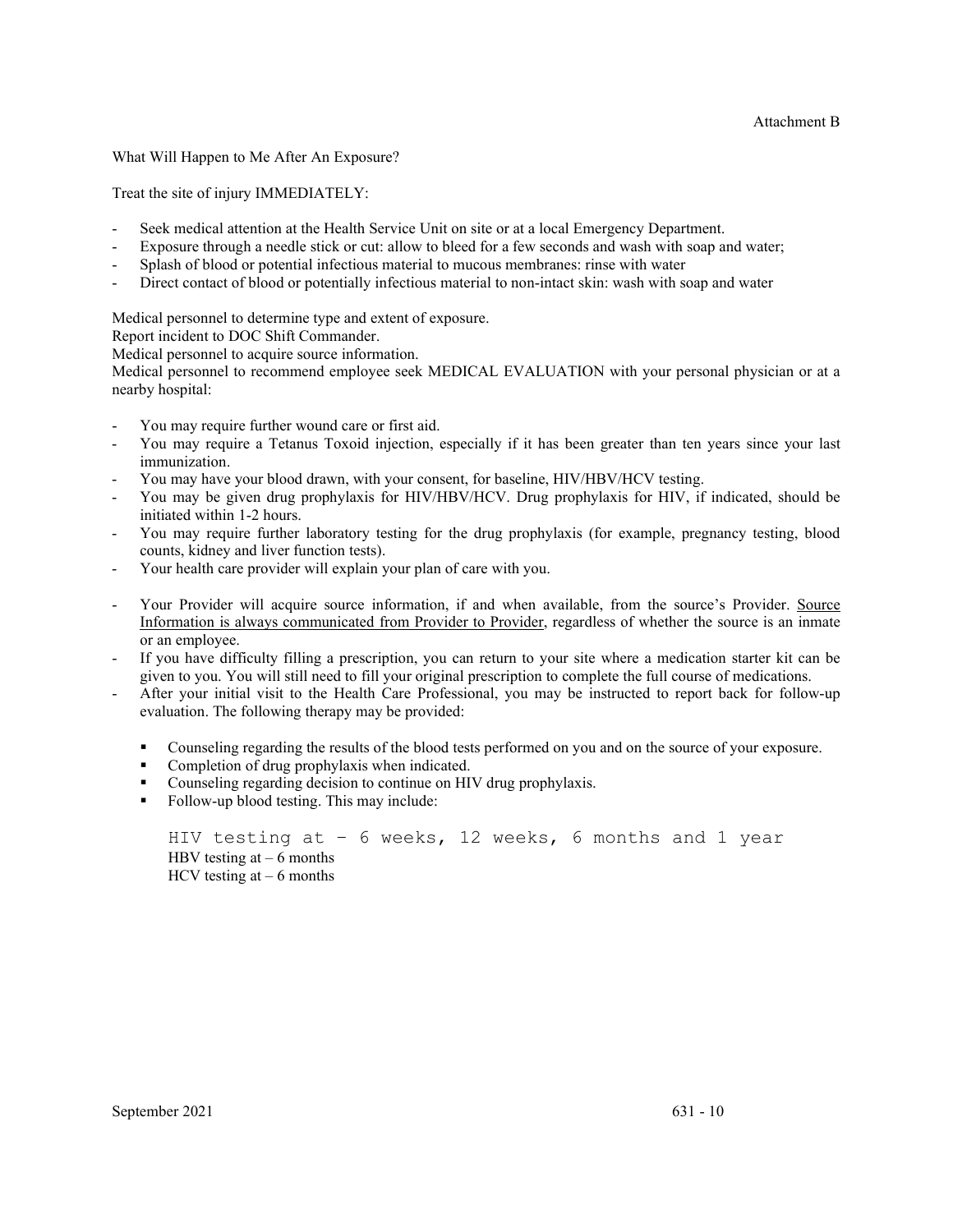### POST EXPOSURE OF CONCERN FOLLOW-UP Occupational Health Programs

Post Exposure of Concern follow-up can take place at any hospital emergency department and/or a recognized Occupational Health Program (OHP). The Occupational Health Programs operate during normal business hours (8 a.m. – 4 p.m.). During nonbusiness hours the hospital emergency department should be used and emergency department personnel will coordinate follow up care. The following Occupational Health Programs are located near DOC facilities and are capable of providing appropriate follow-up care.

| <b>DOC</b> Facilities                                     | Recommended OHP                         |
|-----------------------------------------------------------|-----------------------------------------|
|                                                           |                                         |
| <b>Boston Pre-Release</b><br><b>LSH Correctional Unit</b> | Occupational Environmental Medicine     |
|                                                           | <b>Boston Medical Center</b>            |
|                                                           | 88 E. Newton St.                        |
|                                                           | Boston, MA 02118-2399                   |
|                                                           | <b>Emergency Department (off Hours)</b> |
|                                                           | 617-638-6099                            |
|                                                           |                                         |
| <b>MASAC</b>                                              | Occupational Health Services            |
| Bridgewater State Hospital                                | Morton Hospital                         |
| Old Colony CC                                             | 2007 Bay Street                         |
| <b>MCI</b> Plymouth                                       | Taunton, MA 02780<br>508-824-0243       |
|                                                           | Emergency Department (off hours)        |
|                                                           | 88 Washington St., Taunton, MA          |
|                                                           |                                         |
| <b>MCI</b> Cedar Junction                                 | Norwood Hospital Emergency Dept         |
| <b>MCI</b> Norfolk                                        | 800 Washington Street                   |
| Pondville CC                                              | Norwood, MA 02062                       |
| Bay State CC                                              | 781-769-4000                            |
|                                                           |                                         |
| MCI Framingham                                            | Metro West Medical Center               |
| South Middlesex CC                                        | Framingham Union Hospital               |
|                                                           | 85 Lincoln Street                       |
|                                                           | Framingham, MA 01701                    |
|                                                           | <b>Emergency Department (off hours)</b> |
|                                                           | 508-383-1000                            |
| <b>MCI</b> Concord                                        | Emerson Hospital Emergency Dept.        |
| Northeastern CC                                           | Old Road to Nine Acre Corner            |
|                                                           | Concord, MA 01742                       |
|                                                           | 978-369-1400                            |
|                                                           |                                         |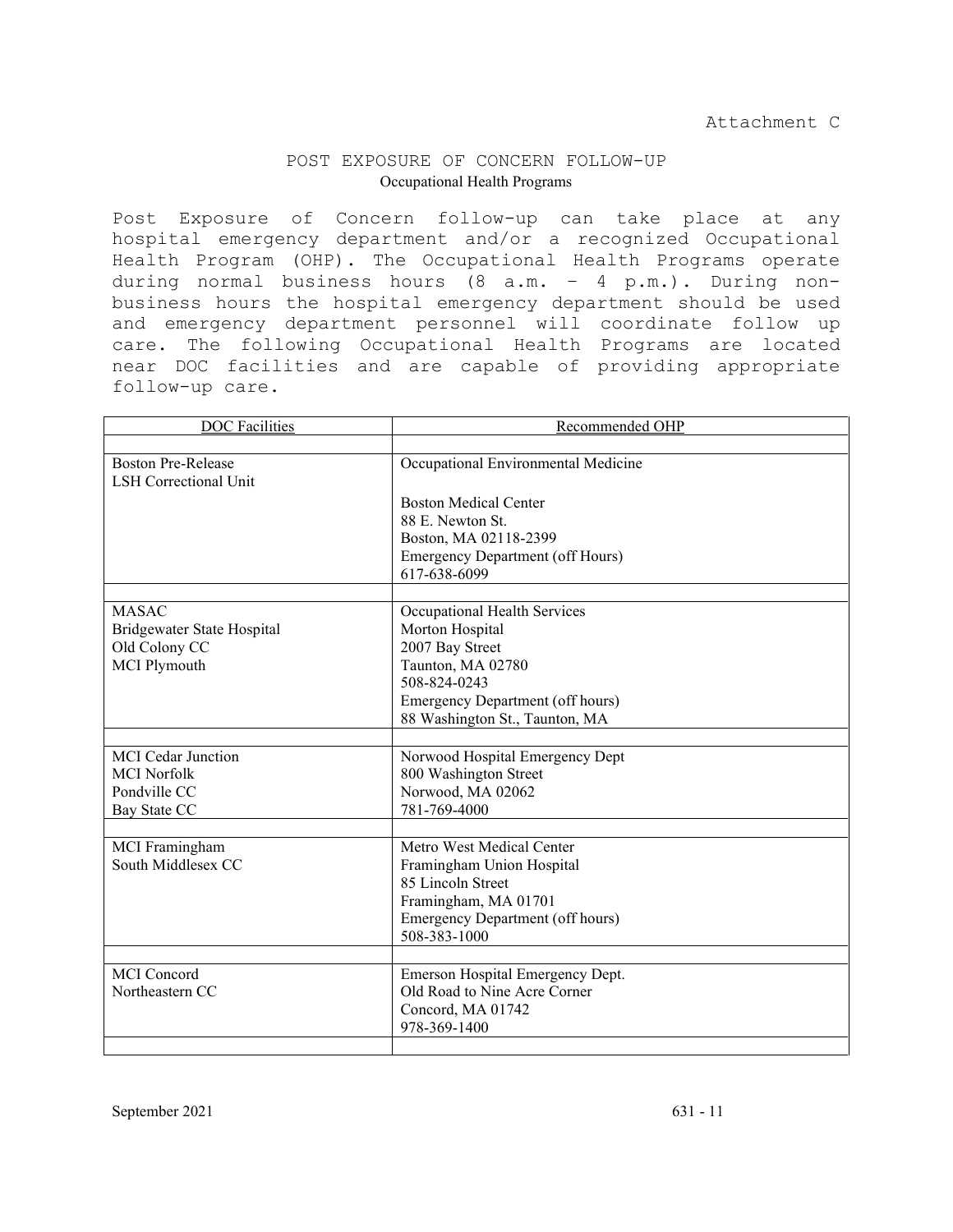| North Central CC/Gardner | Take Charge                                             |
|--------------------------|---------------------------------------------------------|
| MCI Shirley              | <b>UMASS Memorial Health Alliance Leominster Campus</b> |
| Souza Baranowski CC      | 60 Hospital Road, $2nd$ Floor South                     |
|                          | Leominster, MA 01453                                    |
|                          | 978-466-2060                                            |

Other Occupational Health Programs are available to employees who live in the following communities:

| Clinton, MA     | Occupational Health Clinic<br>Clinton Hospital |
|-----------------|------------------------------------------------|
|                 | 201 Highland St., Clinton, MA 01510            |
|                 | 508-368-3757                                   |
|                 |                                                |
| Fall River, MA  | Work Med, Occupational Health Services         |
|                 | Charlton Memorial Hospital                     |
|                 | 363 Highland Avenue                            |
|                 | Fall River, MA 02720                           |
|                 | 508-679-7044                                   |
|                 |                                                |
| Lawrence, MA    | Work Health at Lawrence Gen. Hospital          |
|                 | 1 General Street                               |
|                 | Lawrence, MA 01842                             |
|                 | 978-683-4000                                   |
|                 |                                                |
| Marlborough, MA | MedWorks at Marlborough Hospital               |
|                 | (Partnership w/UMASS Med Center)               |
|                 | 57 Union Street                                |
|                 | Marlborough, MA 01752                          |
|                 | 508-481-5000                                   |
|                 |                                                |
| Stoughton, MA   | Good Samaritan Occupational Health Services    |
|                 | 99 Central Street                              |
|                 | Stoughton, MA 02072                            |
|                 | 508-427-3000                                   |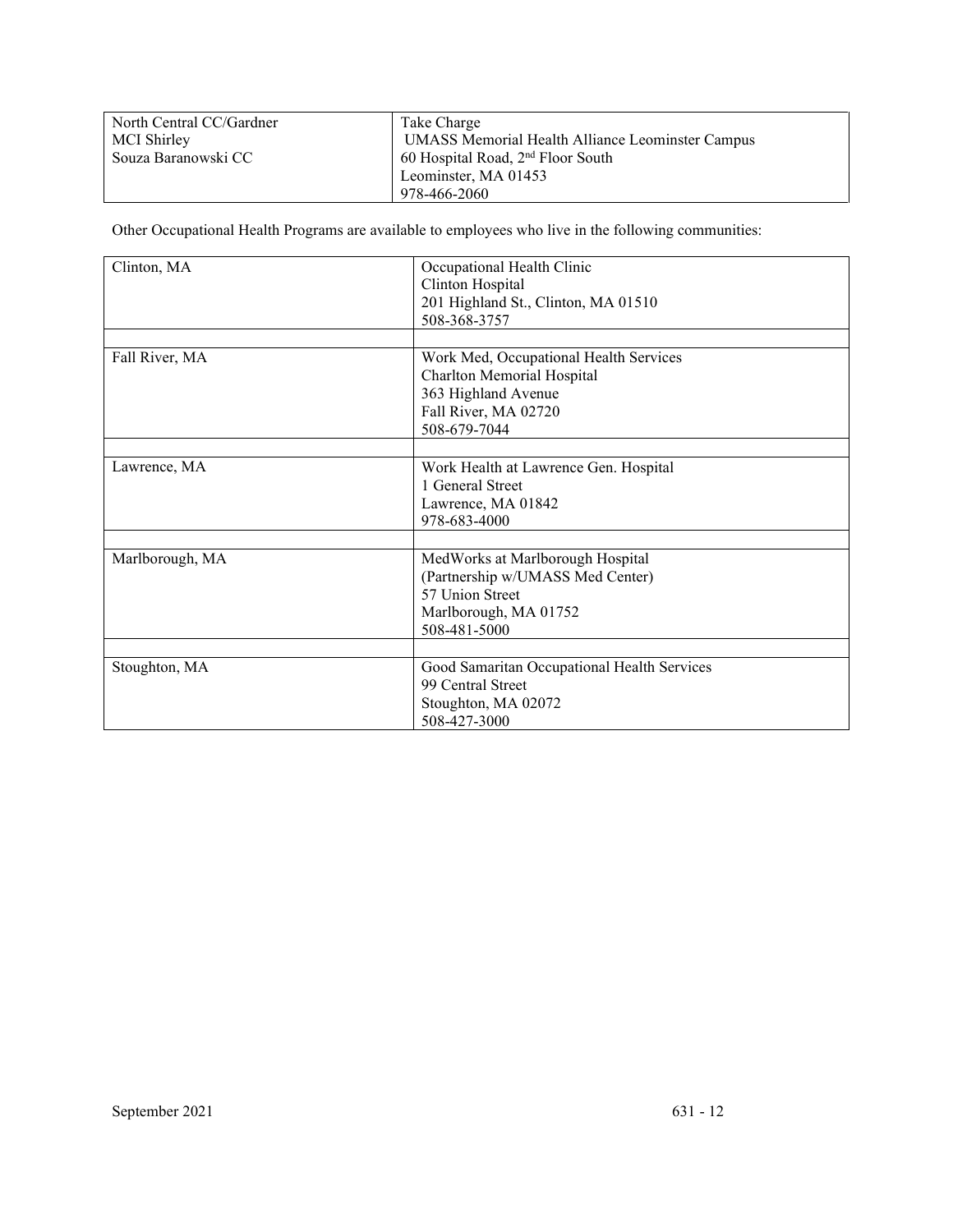### MASSACHUSETTS DEPARTMENT OF CORRECTION BLOODBORNE PATHOGEN DECONTAMINATION GUIDELINES

#### I. Personal Contact

- A. Any employee having direct unprotected contact with blood or other potentially infectious materials shall immediately, or as soon as feasible, wash the contaminated area with antimicrobial soap and warm running water.
- B. If running water is not immediately available, waterless hand wipes or portable hand washes shall be used to clean the exposed area until such time that running water is available.
- C. If the exposure is to the eyes or other mucous membranes, the area must be flushed with running water.
- D. Hands must be washed after removal of personal protective equipment.

#### II. Clothing

- A. Clothing penetrated by blood or other infectious materials must be removed immediately, or as soon as feasible, and handled as little as possible.
- B. Contaminated skin must be washed immediately with antimicrobial soap if blood or other potentially infectious materials have soaked through the clothing.
- C. Contaminated personal protective equipment must be removed at the scene and placed in the biohazard disposal bag. Contaminated gloves must be changed prior to handling non-contaminated equipment.
- D. Contaminated personal clothing or uniforms must be placed in a biohazard disposal bag prior to transporting to the laundry or dry cleaners. The following procedures shall be adhered to when handling contaminated clothing:
	- 1. Gloves shall be worn when handling contaminated laundry.
	- 2. Contaminated clothing or uniforms shall be kept separate from non-contaminated clothing. Do not remove the contaminated items from the biohazard disposal bag until just prior to cleaning. Dry clean or wash contaminated clothing properly.
	- 3. The Centers for Disease Control in Atlanta, Georgia, and OSHA state that normal hot water laundry procedures, following manufacturer's recommendations, are sufficient to decontaminate personal clothing. No special detergents or disinfectants are required.
	- 4. Normal dry cleaning procedures will also decontaminate clothing.
	- 5. Personal clothing or uniforms contaminated with significant amounts of blood (that is, blood dripping or able to be wrung out of clothing in large amounts or blood covering large areas of clothing) or other infectious materials should be placed in a biohazard disposal bag (as above) and disposed of with other biohazard waste. The superintendent shall designate a staff member to determine if personal clothing or uniforms have been contaminated with significant amounts of blood or other potentially infectious materials, and to determine disposition of those items (launder or dispose).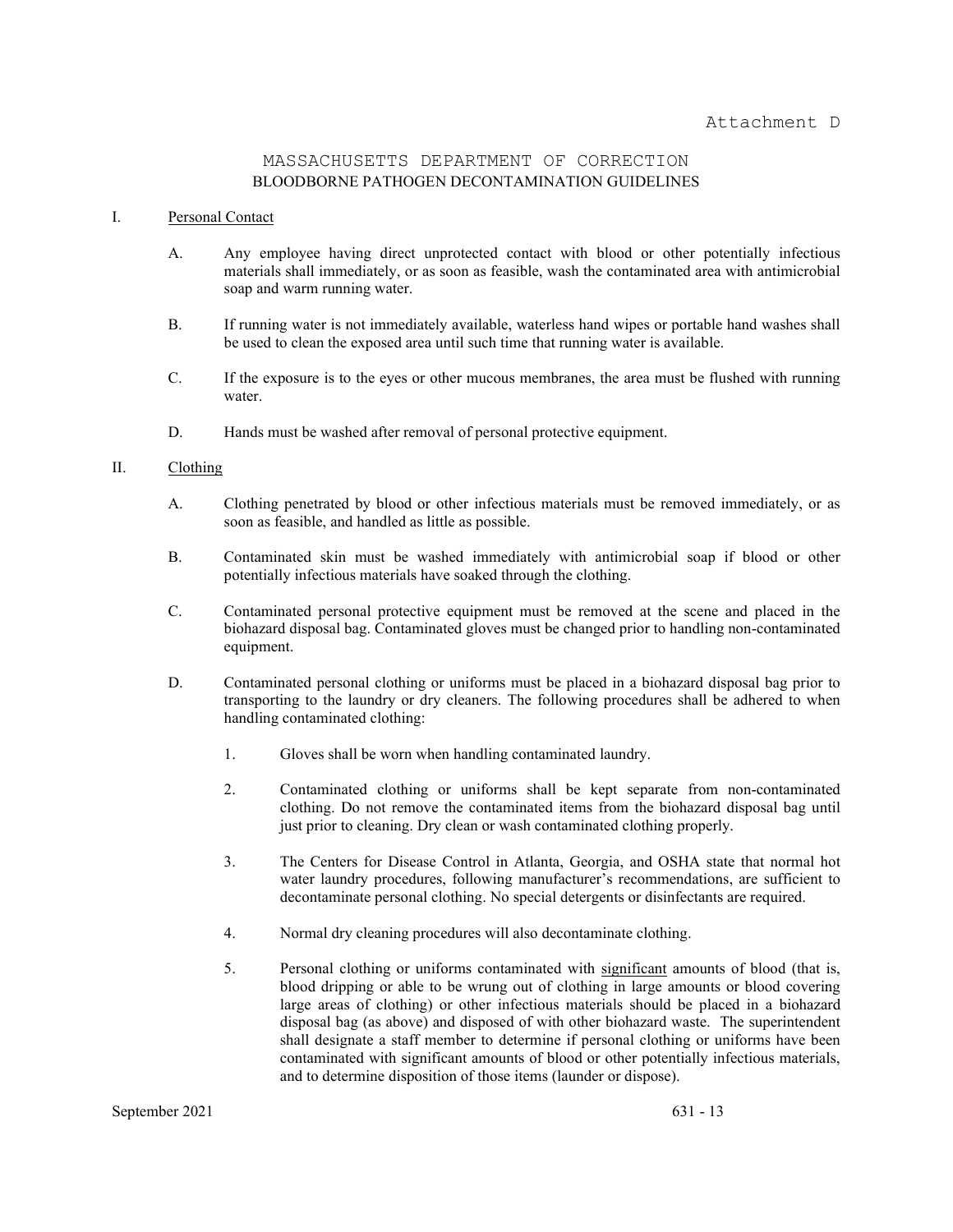#### III. Decontamination of Equipment, Vehicles or Facility Areas

Effective means must be taken to decontaminate equipment exposed to blood or other potentially infectious materials. A solution of one and one-half cups of chlorine bleach mixed with one gallon of water (1:10 ratio) is effective against HBV and HIV for surface decontamination. Other sanitizers currently in use within Department of Correction facilities will very likely also be suitable (e.g., Matar, Wex-Cide, LPH SE). Check manufacturer specifications on the label to ensure suitability of the compound, length of contact time and to determine the appropriate strength of the mixture.

The supervisory staff person must be notified whenever equipment, vehicles or an area within a facility becomes contaminated with blood or other potentially infectious material. The person in charge must ensure that the contaminated equipment, vehicle or area is isolated, cleaned and disinfected prior to returning the equipment or vehicle to service or allowing a contaminated area to be reoccupied.

If the extent of the contamination exceeds the ability to safely clean and disinfect the contaminated area, additional assistance shall be requested.

To effectively clean and disinfect contaminated areas, the staff person in charge shall ensure the following procedures are adhered to:

- A. All personnel involved in cleaning and decontamination of any equipment, vehicle or area of the facility must wear gloves and other personal protective equipment as needed. Spill clean-up kits will be utilized.
- B. Blood or other potentially infectious material must be eliminated prior to decontaminating the surface. The excess blood or other material must be cleaned with disposable paper towels. The blood or other potentially infectious materials, any compounds used to congeal the blood and contaminated paper towels must be placed in the biohazard disposal (red) bag.
- C. The contaminated area must then be washed with a mixture of the chemical disinfectant provided in the spill clean-up kit or a bleach solution or germicide. The area should be allowed to air dry.
- D. Contaminated personal protective equipment used during the clean up must be disposed of in the biohazard disposal (red) bag.
- E. Any water or chemical disinfectant used during the clean up and disinfecting process can be disposed of via a normal sanitary sewer.
- F. Hands must be washed immediately after clean up with antimicrobial soap and warm running water.

### IV. Contaminated Evidence

A. All evidence shall be handled with standard precautions. All evidence that is considered contaminated with blood or other potentially infectious materials must be stored in a sealable plastic bag or plastic container. The biohazard sticker must be affixed to the evidence container. The biohazard sticker is intended to alert all personnel handling the evidence of the need to take precautions prior to handling.

IMPORTANT: Only that evidence where the blood or other potentially infectious materials has completely dried should be stored in plastic containers. Exception: sexual assault evidence, i.e., semen, shall be stored in a paper bag and refrigerated if retained in excess of 24 hours.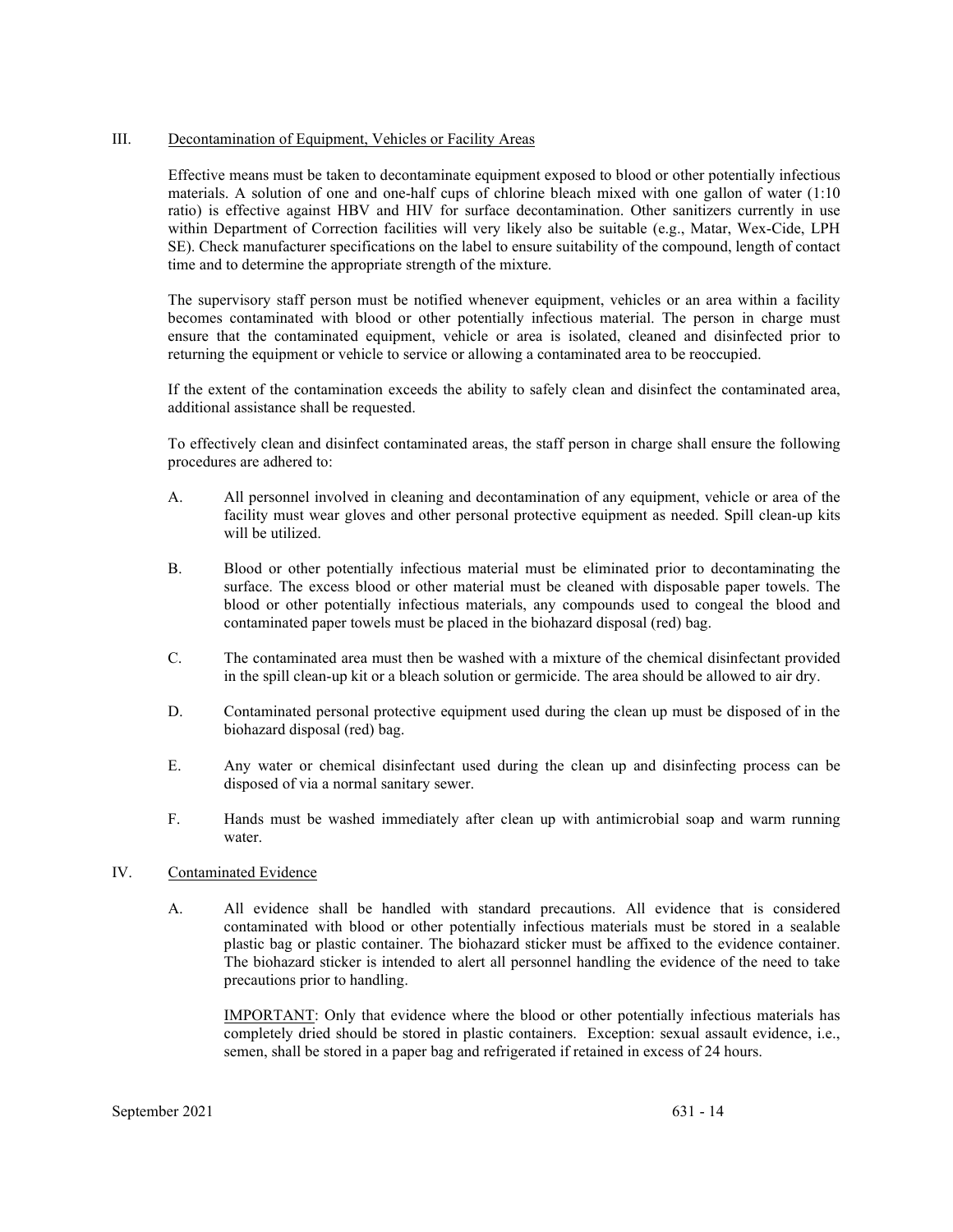Evidence bearing blood or other potentially infectious materials that is wet or even damp must be handled as follows: If time constraints allow, the evidence must be completely dried before it is sent to the laboratory for analysis. Evidence gathered at the scene should be placed in plastic containers, taken to the evidence room or another appropriate and secure space, removed from the plastic container, while using appropriate safety precautions and allowed to completely air dry before being repackaged in a sealable plastic container. If "wet" evidence must be sent to the laboratory, it should be placed in a paper container labeled with a biohazard sticker. (Per the State Police Crime Lab, the paper container will allow the evidence to continue to dry while preventing the overgrowth of bacteria and fungus.) Proper barrier precautions should be maintained when transporting these materials.

- B. Disposable gloves should be worn whenever handling contaminated evidence. Double glove as appropriate.
- C. Hands should be washed immediately after handling contaminated evidence or after removal of protective gloves. Antimicrobial soap should be available for handwashing.
- D. All evidence shall be processed in accordance with 103 DOC 506.10 Storage of Contraband/Evidence, 506.12 Crime Scene Search and Investigation, and (Attachment E) "Protection of the Crime Scene" and 103 DOC 520, Inmate Sexual Assault Response Plan.

#### V. Disposal of hypodermic needles, syringes and other sharps

A. Hypodermic needles, syringes and other sharp items must be considered to be "contaminated" and must be handled in the following manner:

- 1. Hypodermic needles or syringes must not be recapped, purposely bent or broken by hand, removed from disposable syringes or otherwise manipulated by hand.
- 2. Hypodermic needles or syringes must be secured in "sharps" containers. If the sharps container is not immediately available, personnel must take the necessary precautions to isolate and secure the hypodermic needle or other sharp item until the proper container can be located.
- 3. After the placement in the sharps container, the property tag and the "biohazard" warning sticker must be attached to the container.
- 4. Hypodermic needles, syringes or other "sharps" are considered medical waste and must be discarded according to State regulations. These items may not be discarded in the biohazard trash nor the regular trash.
- V. Personal Protection Equipment

The following supplies must be reasonably accessible to be used to clean up blood spills:

Four pairs of disposable gloves (or utility gloves, such as those made of nitril) Two face masks Four waterless hand wipes One small biohazard disposable bag (red) Two large biohazard disposable bags (red) One small sharps container (not for inmates) Sanitizer (bleach or other solution) Coagulant Paper towels